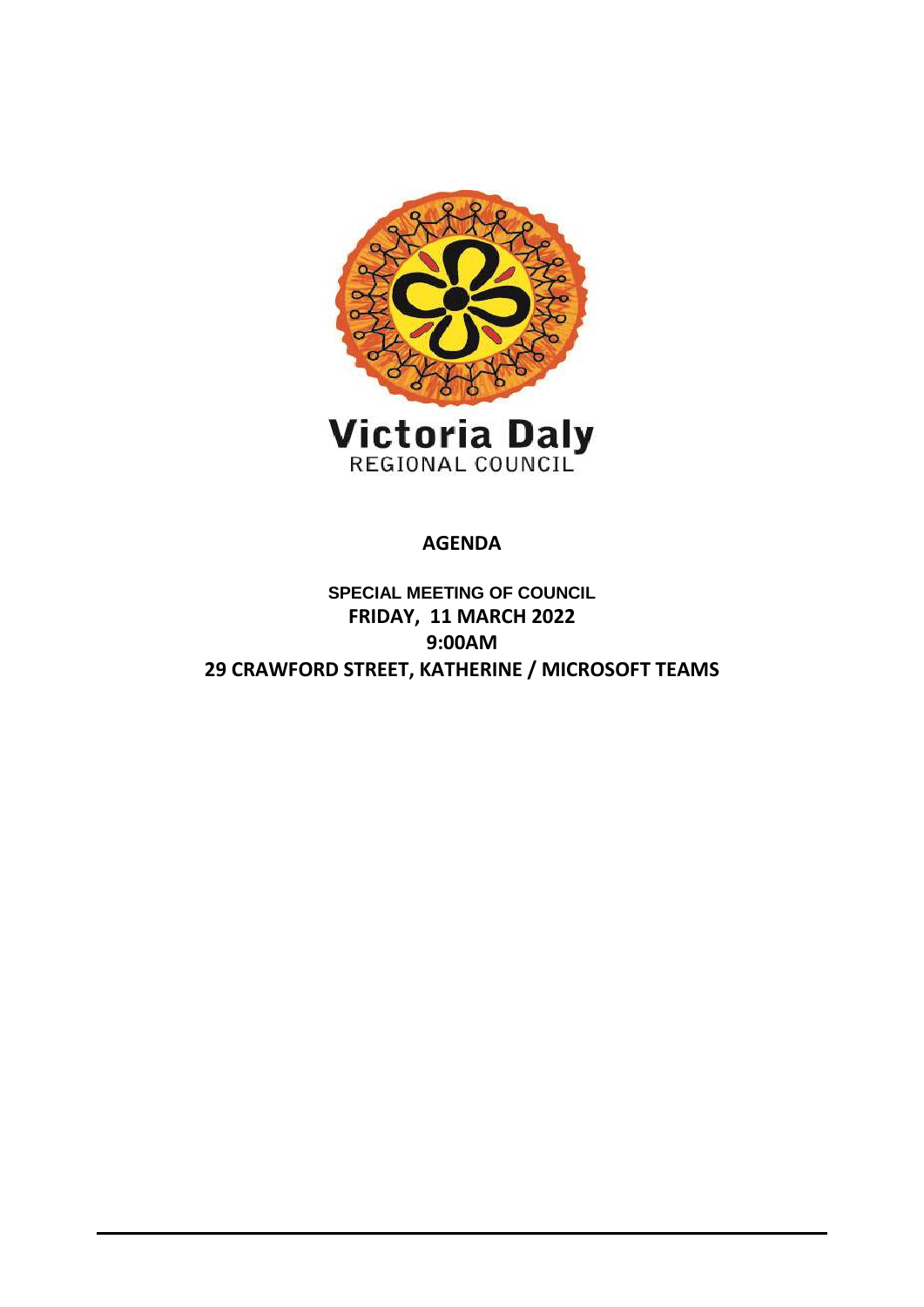

### **VICTORIA DALY REGIONAL COUNCIL DISCLAIMER**

No responsibility is implied or accepted by the Victoria Daly Regional Council for any act, omission or statement or intimation occurring during Council or committee meetings.

The Victoria Daly Regional Council disclaims any liability for any loss whatsoever and howsoever caused arising out of reliance by any person or legal entity on any such act, omission or statement or intimation occurring during Council or committee meetings.

Any person or legal entity who acts or fails to act in reliance upon any statement, act or omission made in a Council or committee meeting does so at that person's or legal entity's own risk.

In particular and without detracting in any way from the broad disclaimer above, in any discussion regarding any planning application or application for a licence, any statement or intimation of approval made by any member or officer of the Victoria Daly Regional Council during the Course of any meeting is not intended to be and is not taken as notice of approval from the Victoria Daly Regional Council.

The Victoria Daly Regional Council advises that anyone who has any application lodged with the Victoria Daly Regional Council shall obtain and should only rely on **WRITTEN CONFIRMATION** of the outcome of the application, and any conditions attaching to the decision made by the Victoria Daly Regional Council in respect of the application.

Russell Anderson **Chief Executive Officer**